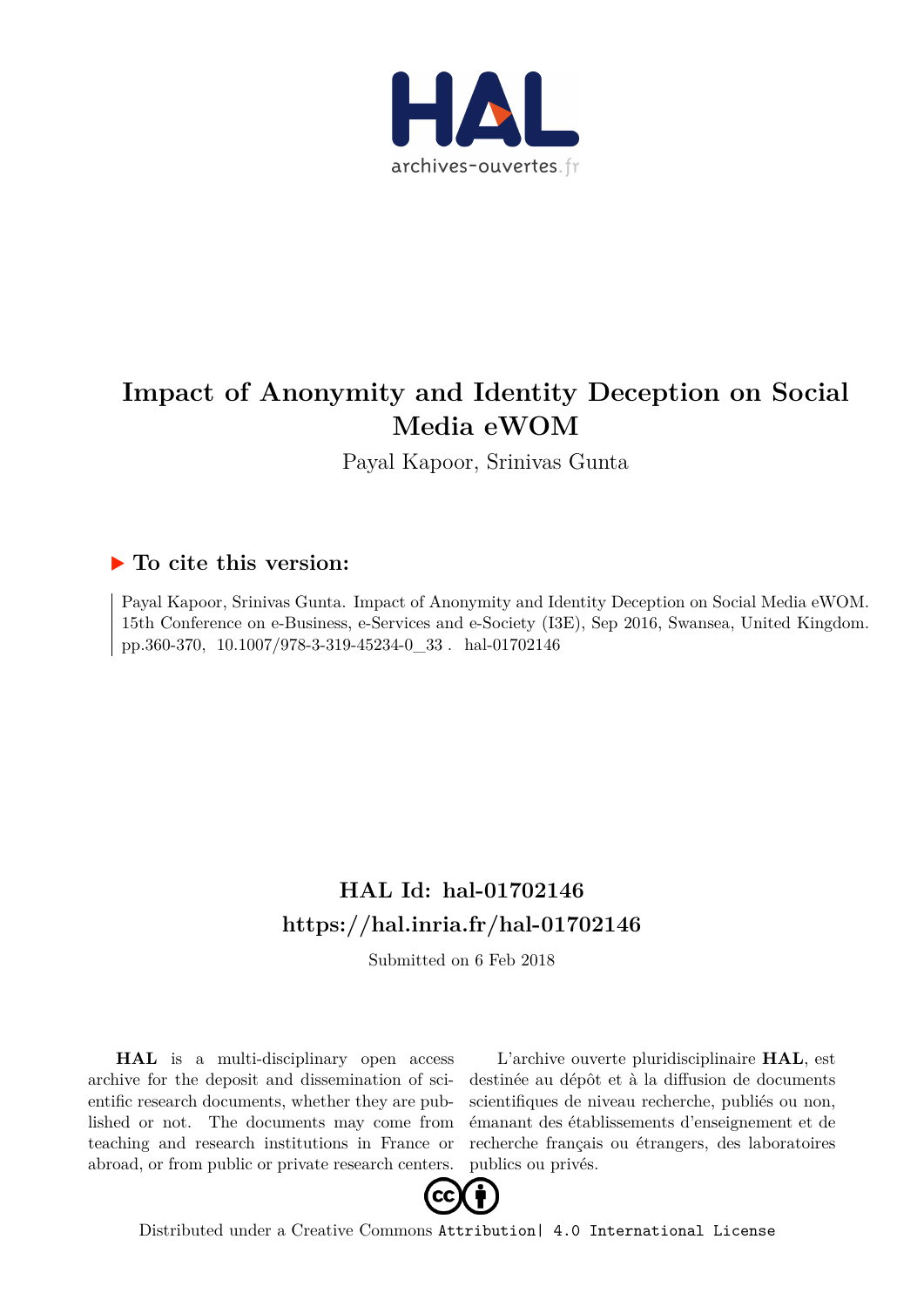# **Impact of Anonymity and Identity Deception on Social Media eWOM**

Payal Shrivastava Kapoor, Srinivas Gunta<sup>2</sup> 1 Assistant Professor, FORE School of Management, New Delhi, India [{payal@fsm.ac.in}](mailto:%7bpayal@fsm.ac.in) <sup>2</sup> Assistant Professor, Indian Institute of Management Indore, India

**Abstract.** Brand-related consumer to consumer communication, eWOM, is taking place in many forms across the social media space. Rules that governed credibility assessment of brand-related communication, WOM, in the Face to Face context may vary on social media, specifi-cally because of anonymity that is afforded on different social media sites. The current study looks closely on the impact of anonymity in typical eWOM behaviour context on social media by drawing observations from a recent case in point and literature. The paper concludes with a list of relevant factors and propositions that must be tested empirically to draw greater understanding of the phenomenon.

**Keywords:** Anonymous communication, eWOM, credibility, computermediated Communication**.** 

#### **1 Introduction**

Communication and interaction using social media has spread across cultures globally. Survey data suggests that more than 1.5 billion people, worldwide, are connected via social media communities . Users converse and interact via social media communities, discussion boards, weblogs, social networking sites etc. Increasingly they are turning to social media to socialize and broadcast their views. This has enabled users' of the world to seek and share brand-related experiences and opinions (eWOM) with the click of a few buttons which in turn has significantly altered consumer decision process [4,15].

It is averred that social media is changing the fundamentals of communication in several ways. Intimacy of a face to face (FtF) communication has been replaced with a "broadcast-like ability to communicate with the masses" [ 1, p. 3]. Technology has enabled interpersonal communication to be visible on a more transparent public domain, simultaneously accessible to a very large set of audience. It abundantly supports consumer to consumer conversations, participation, interaction and collaboration which in turn influence behaviour. Therefore while interacting on social media users are hugely influenced by other outside their known circle [10]. Moreover, user interaction, quite like other computer mediated-communication (CMC), may be influenced by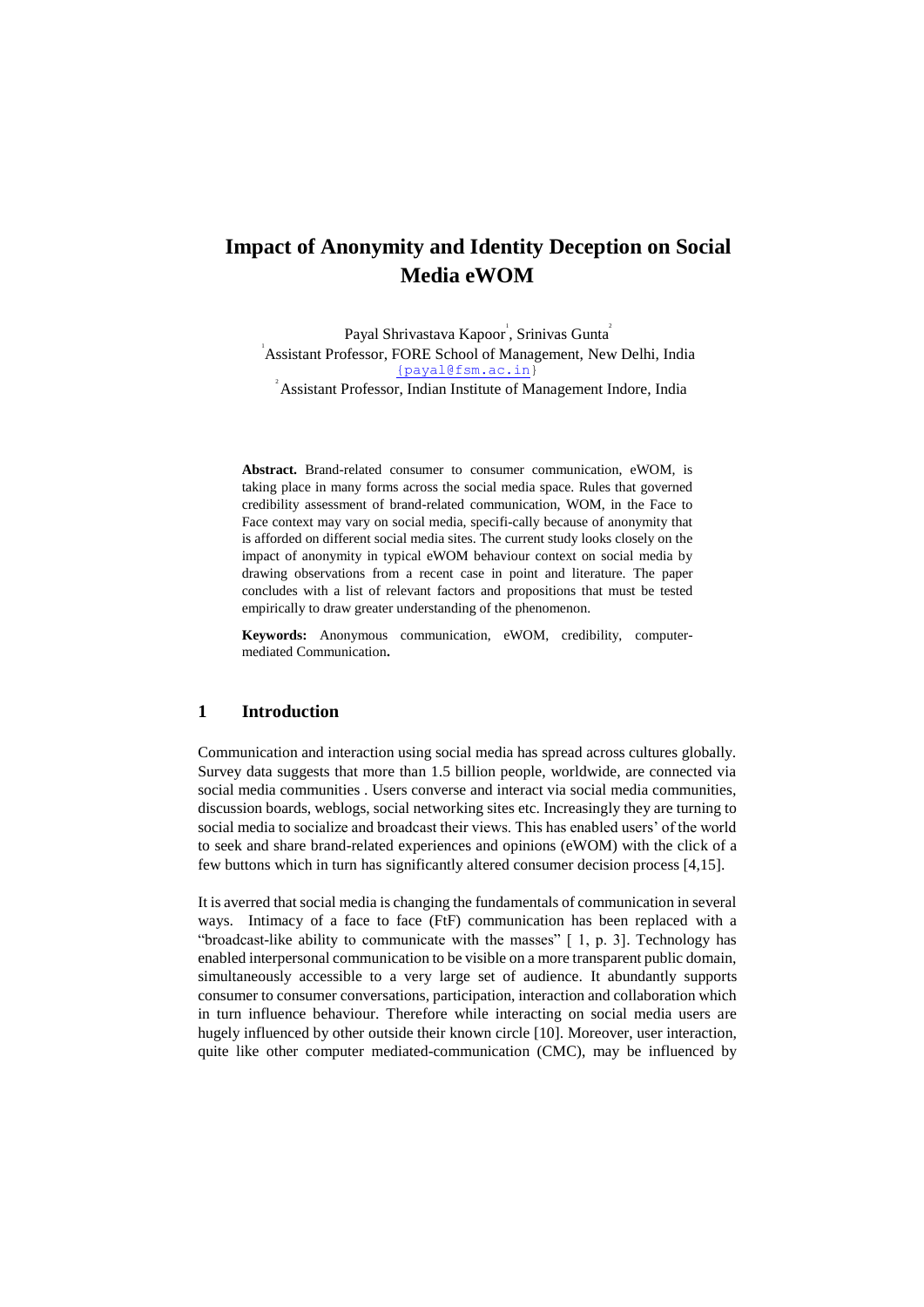"disinhibition", enabling them to communicate and behave freely, feel "less restrained, and express themselves more openly" [15, p. 321]. At the same time, similar to other forms of CMC, communication via social media may vary in the degree of anonymity. Anonymity, a social condition, permits user to conceal her identity which further complicates the process of communication on social media. Different social media interface permit different levels of anonymity, which may further reinforce the impact of deindividualisation and hyperpersonal [14].

This article explores the behavioural impact of anonymous eWOM communication by building on a recently observed case of a local establishment - Lemp Brewpub & Kitchen, Gurgaon, India. An anonymous weblog detailing a bad experience faced by a set of customers went viral which tarnished the reputation of the establishment beyond repair and resulted in its shutting down. This case, simlar to many other recent cases, raises the question of how an anonymous communication (blog post in Lemp's case), reshared by many via various Social Networking Sites(SNSs), can cause serious harm to a brick and mortar establishment ? A single bad experience shared in form of an anonymous blog, damaged Lemp's reputation permanently. This article enquires why despite of anonymity, deindividualisation and possible threat of identity deception, anonymous communication is influential, believable and gathers credibility. The paper explores how in the absence of traditional sources of credibility, users of social media explore alternate heuristics to assess credibility. It is further suggested that these subtle embedded alternate heuristics not only influence user disposition but also their behaviour, observed by the act of resharing of the anonymous blog post. Networkrelated features like homophily and perceived social conformity further provide explanation to the behaviour of resharing. The article concludes with several propositions derived from the experience of Lemp and support found in literature which may be further tested as future research.

The remainder of the article is organised like this: it starts with the details of the Lemp case followed with review of related literature and concludes with propositions.

# **2 The Case - Lemp brewpub, Gurgaon, Haryana, India**

#### **2.1 Anonymous Blog**

On Monday, 10th June 2013, an anonymous blog was posted by a group of eight friends who called themselves "Gurgaon victims" (from here on – group of friends). According to their blog on Sunday, 9th June 2013, based on a promotion they read on a www.zomato.com (a popular online restaurant database and review site, Zomato from here on, Exhibit 1), they decided to go to Lemp Brewpub & Kitchen, a local pub located in Gurgaon ( satellite city to New Delhi, India), to enjoy a fun filled Hawaiian Brunch.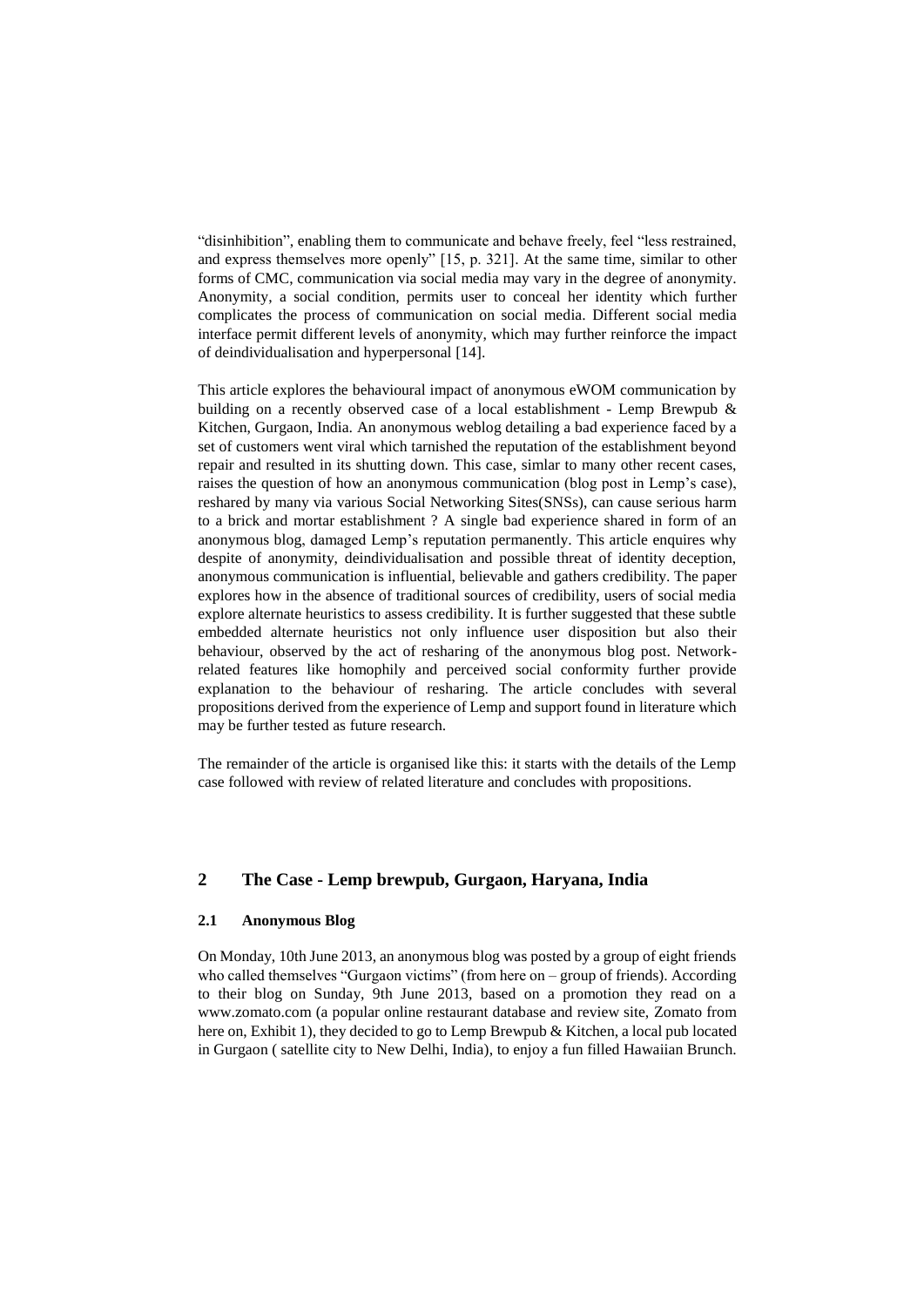Unfortunately Lemp could not deliver the Hawaiian Brunch and a series of occurrences led to altercation between the group of friends and staff. The anonymous blog post recounted how, as the events unfolded, the expected fun filled Hawaiian Brunch turned into a harrowing experience that ended for the group of friends at the local police station, with their parents having to settle the matters. Blog iterated the chronological occurrences of the incident along with photographs of the incident taking place (Exhibit 3). There were no photographs of the group of friends themselves. The tonality, flow of details and the facts mentioned in the blog post clearly portrayed the group of friends as victims and denounce the staff of Lemp as a bunch of goons.

#### **2.2 After Effects**

The anonymous blog went viral and the next day, users across social media sites like Facebook and Twitter woke up to the blog post trending as "How a lunch at Lemp Brewpub turned out to be the most horrid experience ever" ( Exhibit 4) . Users, many who had never dined at Lemp, were sharing and resharing the blog post in abundance. The Facebook page and Twitter handle of Lemp saw no response for a very long time. Within a few hours, most of the users of social media, who had read the blog were completely consumed by it. They had declared Lemp to be the villain. They not only empathised with the group of friends but they extended support by action : posting supportive comments on the blog; sharing police information on where a formal complaint can be lodged; re-sharing the blog with more and more people; cracking "Lemp" jokes on Twitter and elsewhere (Exhibit 5), there by spreading negativity about it; posting bad reviews on Zomato despite having no first hand experience of the pub. As the anonymous blog went viral, it pulled the ratings of Lemp down drastically on Zomato. Within few hours, the number of reviews rose from 382 (before blog) to 900 plus (after blog) with majority of them being negative. The ratings dropped to a poor 1.3 based on 2975 votes (Exhibit 2). Users not only wholeheartedly believe the anonymous blog, they also indulged in supportive behaviour by resharing the post.

#### **2.3 Epilogue**

Even after months , Lemp failed to recover. On Zomato the ratings stood at a poor 1.3, based on 2101 reviewers . Post this incident whenever similar instances are shared on social media, users of social media are prone to say "don't do another Lemp!" Anonymous bloggers, who concealed their identity, not personally known to many, successfully influenced thousands of social media users and stained the reputation of an establishment in the most serious manner.

#### **3 Theoretical Understanding**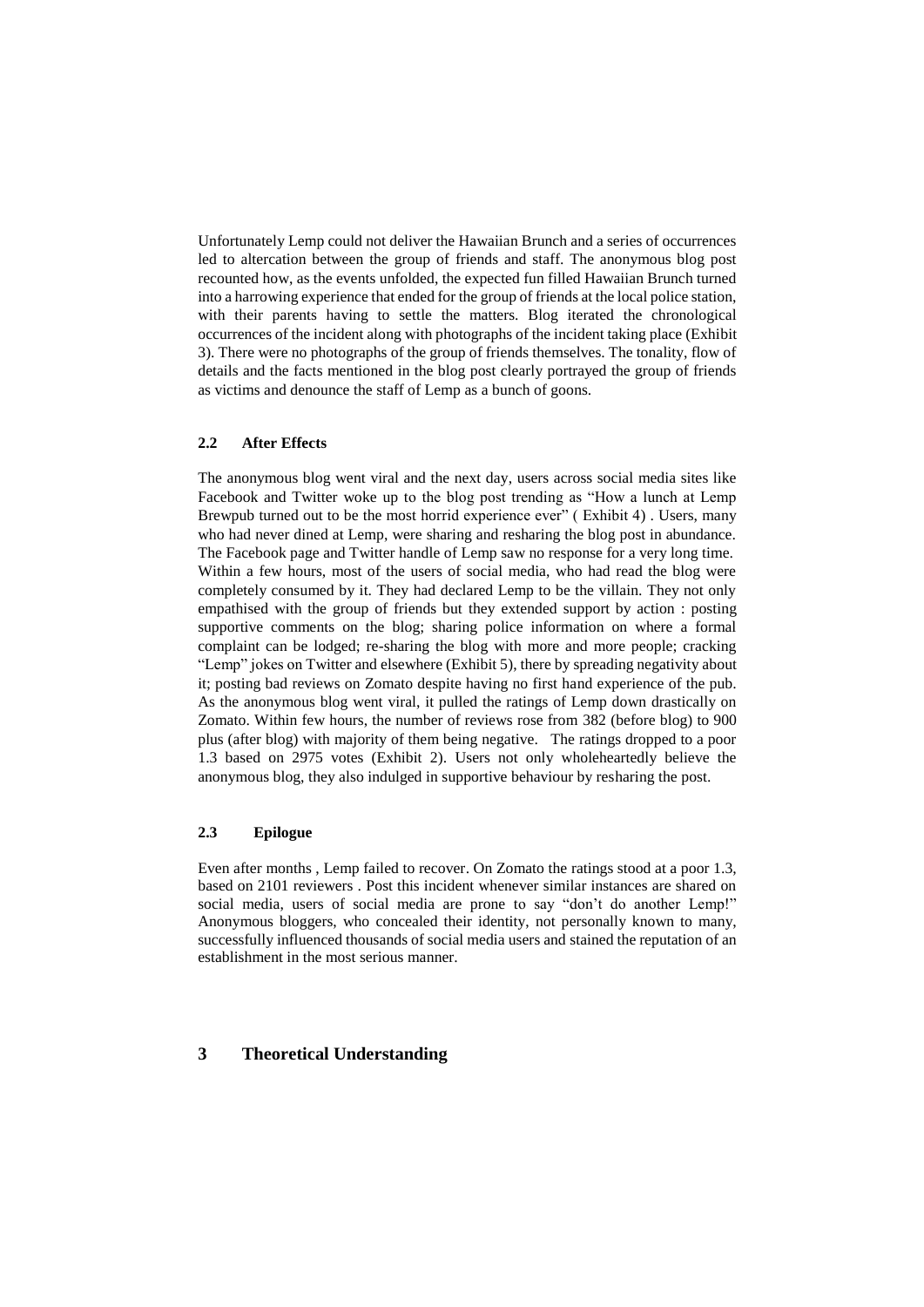#### **3.1 Computer-Mediated Communication and Anonymity**

. Web 2.0 and new media now provide many virtual avenues for users to engage and indulge in eWOM, both negative and positive [8]. The above case is an example of other similar cases that have gone viral on social media in the recent times. A single bad experience of a consumer is read, shared and reshared by thousands significantly damaging brand reputation With the spread of internet and the changing media consumption habits, several studies have found eWOM to be more credible, therefore influential, than traditional marketer generated communication [7].

eWOM via social media has intrigued researchers in the recent times for several reasons. From traditional FtF ( face to face) WOM interactions, CMC eWOM diverges significantly. As already stated, users that connect via social media are diverse and the environment "opens up the WOM network from one's immediate contacts to the entire Internet world"[3, p. 9] therefore eWOM may take place between users who have no significant prior relationship. Furthermore, just like other CMCs, eWOM via social media may lack both non-verbal and social context cues, yet users adjust to the new environment and use alternative linguistic and other forms of heuristics for judgement [16, 17].

Critical enquiry of the current research is the influence of anonymity. Social media interactions take place in environment which may afford different degrees of anonymity to users. SNS like Facebook enables "social interactions through profile-based user accounts", identity creation is quite integral to the site hence user anonymity is lower [12,p 439, 22]. Weblogs on the other hand provide "a more remote space with less interactivity that may reduce users' awareness of their audiences", hence anonymity varies [9, p 285]: user identity information may be completely anonymous, pseudonymous, or identifiable. Completely anonymous blogs may still offer a few selective self-disclosures [16], as was seen in this case of anonymous blog against Lemp. The anonymous blog revealed no identity information about the bloggers. Level of anonymity of a social media site may further lead to identity deception. Since Identity is separated from physical Self "One can have as many electronic personas as one has time and energy to create" generating convenient possibilities for online deception [5 p. 2, 22, 9]

Therefore the critical question that needs to be asked is - Why did the users of social media, who read the anonymous blog, felt positively assured of the intentions and motives of a group of unknowns who reveal no personal information about themselves? In other words , why do anonymous eWOM communication on social media influence when source information is either not shared or could be incorrect?

#### **3.2 Credibility of Anonymous Social Media eWOM**

The traditional understanding of credibility, based on the extant literature on the subject, is that it may be derived as a result of interaction of source characteristics, message characteristics and receiver characteristics [20]. According to Metzger (2007, p. 2078)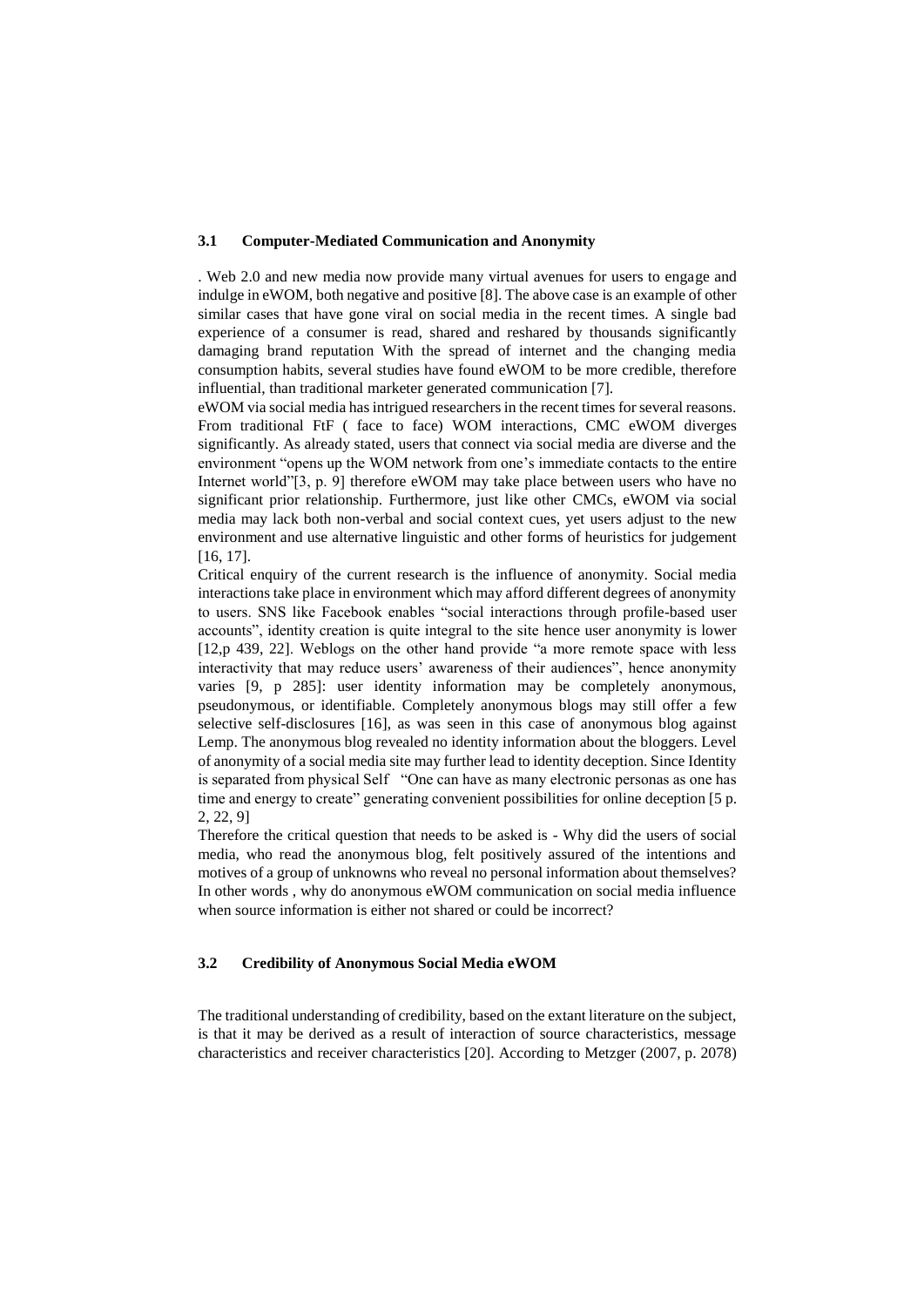"credibility of a source or message is a receiver-based judgment which involves both objective judgments of information quality or accuracy as well as subjective perceptions of the source's trustworthiness, expertise, and attractiveness". Therefore it is the interaction of both source credibility, message credibility and receiver based triggers that influences judgements.

Weblogs, Facebook posts and Twitter tweets are the new age platforms that allow users to interact. On these platforms traditional understanding of credibility assessment can vary as the source can be anonymous and messages are technology-enabled and asynchronous. Credibility may not be derived solely from familiarity of source or believing others as they part of a physical social network, it will be assessed using all the other information available on the platform itself [2]. "Variety of stored- information of others", heuristics or cues, are embedded in these platforms which allow assessment of credibility [19,p. 230]. If the heuristics are limited or peculiar, users adapt [21]. Therefore perceptions of credibility may not be based on the traditional sources of credibility, it may be based on all the (limited) informational heuristics available on the social media platform. Specifically, it is posited, readers of the anonymous blog of Lemp assessed credibility based on heuristics embedded within the anonymous blog post itself.

**Credibility Heuristics – Source and Message Characteristics.** Despite of the blog being anonymous, there were few identity related self-disclosures made in the blog. The bloggers described themselves as "young, 25-year old, working, well educated, aware, well-travelled, well spoken". This indirect self-disclosure helped in building the perception of source credibility. Other set of credibility came from the message itself and manner in which the anonymous blog was written. According to the Language Expectancy Theory, influence of the message can be attributed to its language characteristics. Users are influenced if language characteristics meet or voilate the expected norms even if the message is anonymous [11]. Language of the blog was detailed, refined and informational. Furthermore numerous other heuristics, embedded in the anonymous blog, lend credibility: screenshot of Hawaiian Lunch promotion on Zomato; photograph of the display board; selective negative reviews; photographs of the staff of Lemp carrying a mean disposition; sly looking photograph of the owner with one of his staff member; detailed information of the sequence of events- all worked towards increasing the believabilty of the blog.

Despite the lack of real information regarding the identity of the bloggers, message characteristics and alternate heuristics together made the anonymous blog believable and credible. Therefore following propositions are iterated:

P1 – In the absence of identity information even limited self-disclosures in anonymous communication may lead to significant source credibility.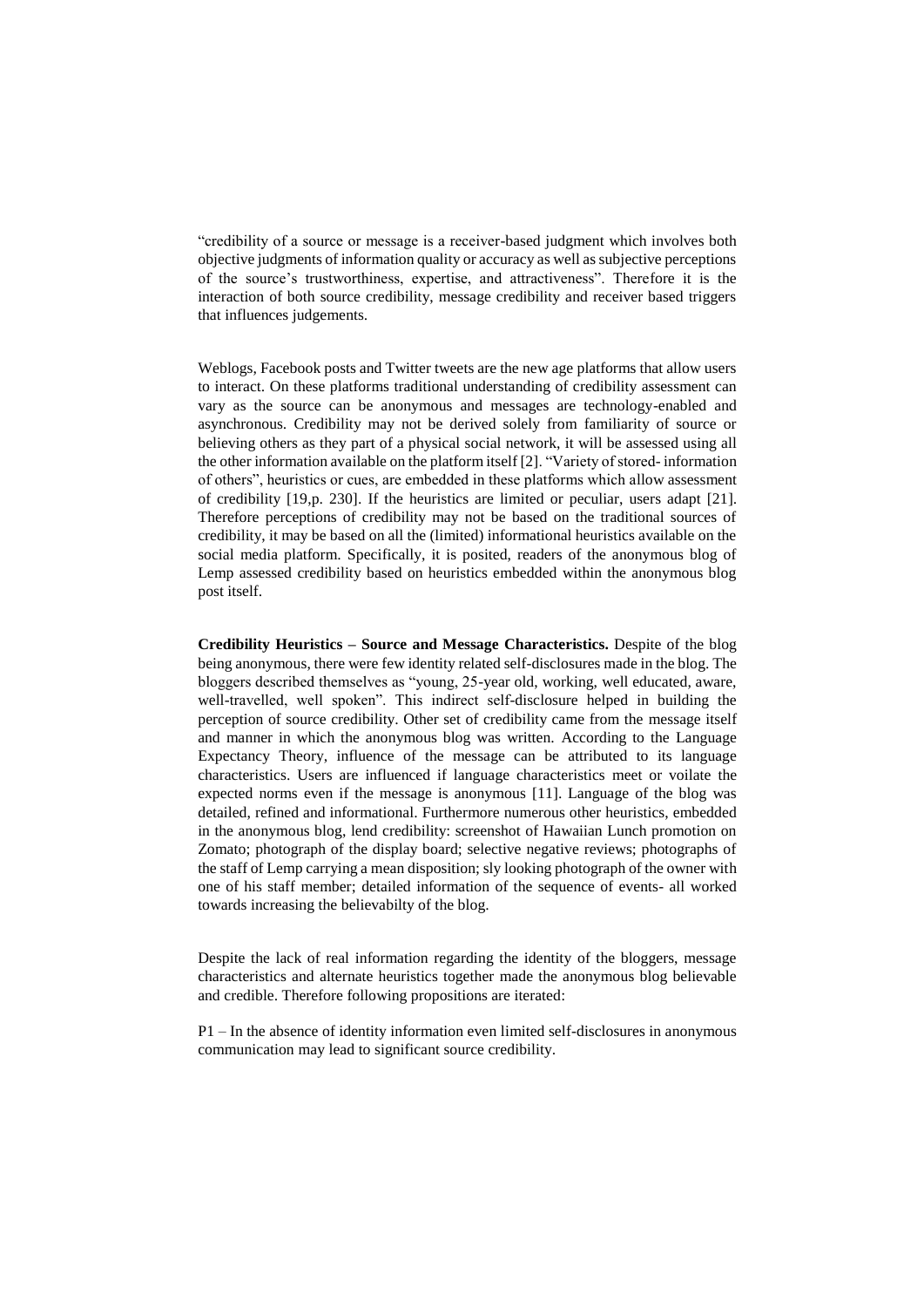P2 – In the absence of identity information, message characterists and content-related heuristics may lead to significant message credibility

P3 – Believability of anonymous blog increases when the source credibility of the 'friend' who has shared the blog is significantly positive

### **3.3 eWOM Behaviour - Why share and reshare an anonymous Blog?**

**Receiver Charecteristics – Social conformity, Subjective Norms**. Anonymous blog was abundantly shared by users and one of the primary reasons for the same was conformity to social behaviour. Social conformity refers to the "act of matching attitudes, beliefs, and behaviours to group norms" [6 p 591]. Where there are numbers the others will join! Users shared as others before them had shared and they were expected to adhere to the subjective norm of resharing. "Subjective norm refers to how a user perceives ways people important to him or her would behave" [13, p-334] and therefore how they must also match their behaviour to meet the social expectation. There is no evidence to reveal identity of the first few people who shared the blog on Facebook and Twitter. May be it was simply a few friends of the blogger, or maybe they were people unknown to them. But once the blog started going viral thousands of people re-shared. They believed it simply because a lot of people before them have already liked, shared, favorited or retweeted it. To that extend there may have been a "flow of source credibility" derived from the immediate network of "friends" who have shared the blog on their timeline, whoes behavioural expectation had to be met . Therefore the following proposition is iterated:

P4 – In the absence of identity information subjective norms are positively associated with behaviour of resharing by the user

**Homophily.** Homophily, or the perception of similarity [14], also had a role to play for the spread of the anonymous blog. Blogger by calling themselves "young and 25 year something" tried to connect with others like them. Users may have perceived similarity of lifestyle, age and background. Therefore homophily, perception of similarity, further influenced the reshare behaviour. Therefore the following proposition is iterated:

P5 – Perception of homophily with the blogger, based on limited self-disclosures, is significantly related to the behaviour of resharing by the user

# **4 Conclusion and Future Research**

This article discussed the behavioural impact of anonymous communication as observed in the case of Lemp. The article draws undersanding from literature for a real case of a business establishment that loses its reputation permanently. The article in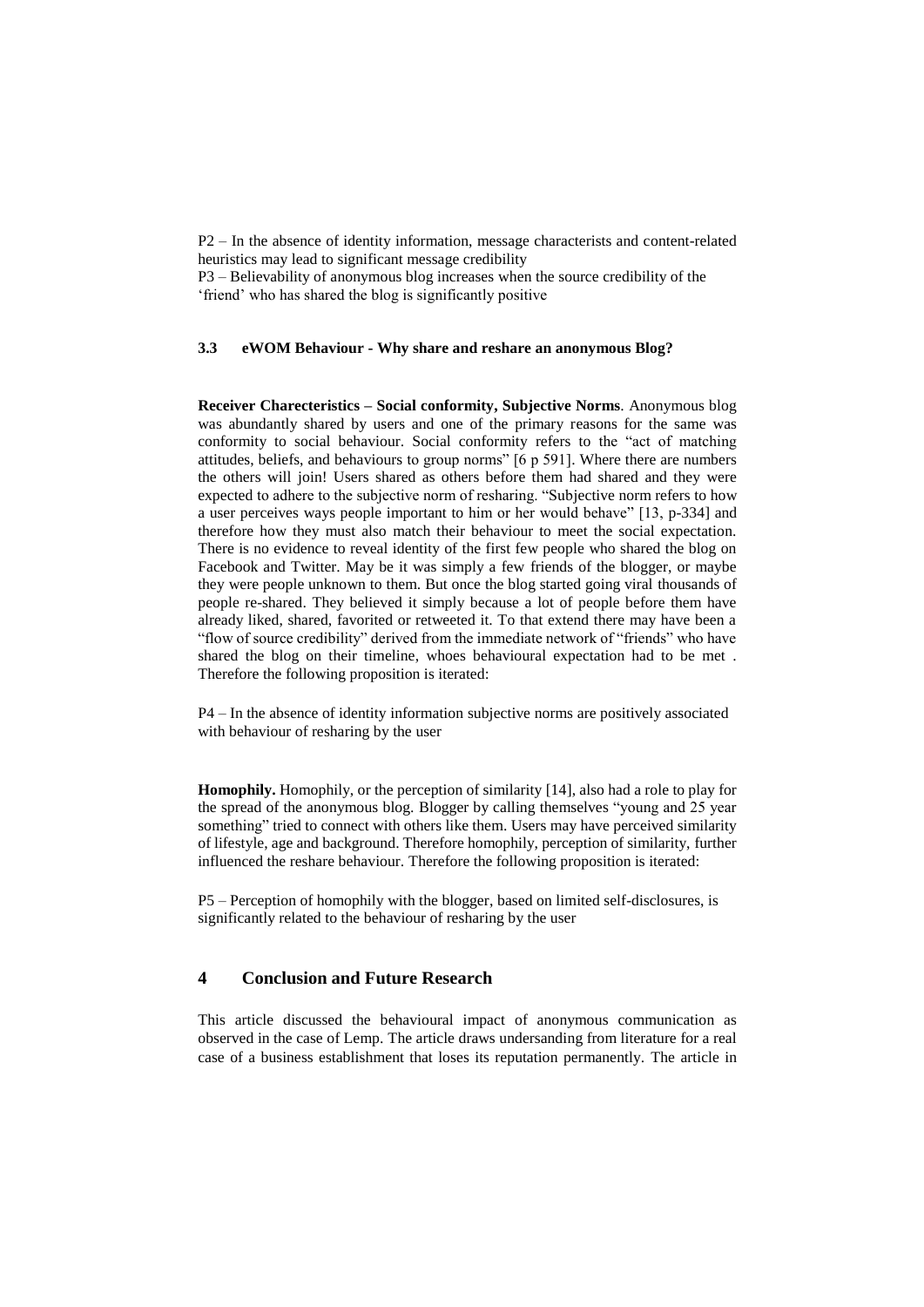accordance with the traditional understanding of credibility , as a source , message and receiver characteristic based judgement, identified factors that would lead to believability of anonymous eWOM. The anonymous blog may have damaged Lemp's reputation significantly and permanently. The article highlights despite of absence of pre-existing familiarity, trust and anonymity, credibility can be established based on several subtle alternate heuristics embedded in the communication. It further explained how receiver network-related features like homophily, subjective norms and social conformity may be responsible for the anonymous blog going viral. With the help of the observations of this case and literature the article posites several research directions that can be explored.

New media has altered several aspects of interpersonal communication and influence. Consumer to consumer communication is taking place in abundance and marketers need to appropriately listen and engage. A single bad experience is capable of damaging an organisations reputation severely, as was seen in the case sited. Anonymity afforded by social media sites needs to be understood better so that marketers can have better control over their brands reputation. Therefore this paper is an attempt to have greater understanding of this phenomenon. Empirical verification of the propositions can lead to greater understanding of behavioural impacts of anonymous communication.

# **References**

- 1. Blackshaw, P., & Nazzaro, M. (2006). Consumer-generated media (CGM) 101: Wordof-mouth in the age of the web-fortified consumer. *A Nielsen BuzzMetrics White Paper, Second Edition, Spring*.
- 2. Castillo, C., Mendoza, M., & Poblete, B. (2011). Information Credibility on Twitter. Proceeding of WWW 2011, March 28–April 1, 2011, Hyderabad, India. ACM 978-1- 4503-0632-4/11/03
- 3. Cheung, M. Y., Luo, C., Sia, C. L., & Chen, H. (2009). Credibility of electronic wordof-mouth: Informational and normative determinants of on-line consumer recommendations. International Journal of Electronic Commerce, 13(4), 9-38.
- 4. Chu, S. C., & Kim, Y. (2011). Determinants of consumer engagement in electronic word-of-mouth (eWOM) in social networking sites. International journal of Advertising, 30(1), 47-75.
- 5. Donath, J. S. (1999). Identity and deception in the virtual community. Communities in cyberspace, 1996, 29-59.
- 6. Cialdini, R. B., & Goldstein, N. J. (2004). Social influence: Compliance and conformity. Annu. Rev. Psychol., 55, 591-621.
- 7. Hajli, M. N., Sims, J., Featherman, M., & Love, P. E. (2015). Credibility of information in online communities. Journal of Strategic Marketing, 23(3), 238-253.
- 8. Hennig‐Thurau, T., Gwinner, K. P., Walsh, G., & Gremler, D. D. (2004). Electronic word-of-mouth via consumer-opinion platforms: What motivates consumers to articulate themselves on the Internet?. Journal of interactive marketing, 18(1), 38-52.
- 9. Hollenbaugh, E. E., & Everett, M. K. (2013). The effects of anonymity on selfdisclosure in blogs: An application of the online disinhibition effect. Journal of Computer‐Mediated Communication, 18(3), 283-302.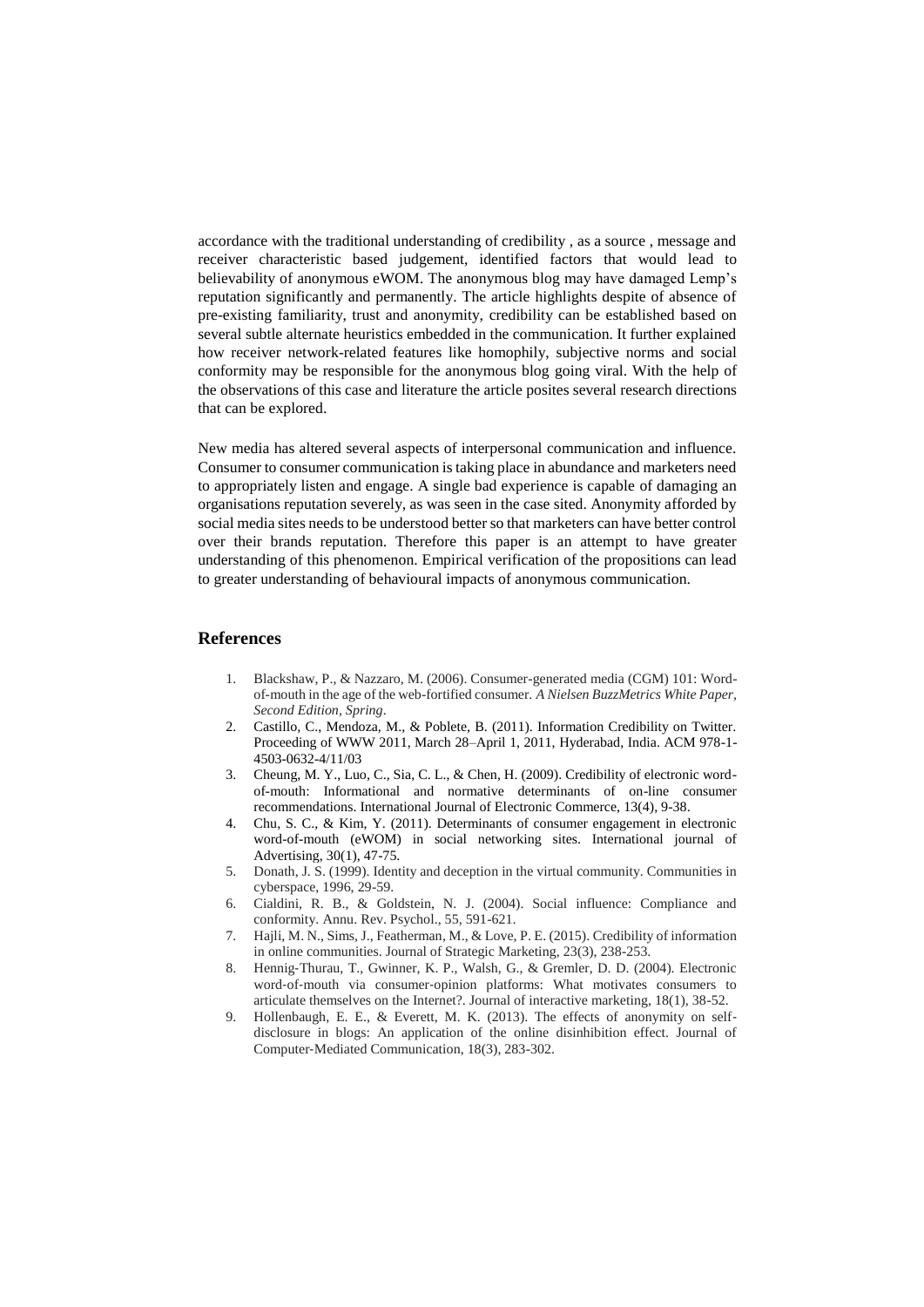- 10. Jansen, B. J..Zhang, M.,Sobel, K., & Chowdury, A. (2009). Twitter Power: Tweets as Electronic Word of Mouth. Journal of the American Society for Information Science and Technology, 60( 11), 2169–2188.
- 11. Jensen, M. L., Averbeck, J. M., Zhang, Z., & Wright, K. B. (2013). Credibility of anonymous online product reviews: A language expectancy perspective. Journal of Management Information Systems, 30(1), 293-324.
- 12. Keenan, A., & Shiri, A. (2009). Sociability and social interaction on social networking websites. Library Review, 58(6), 438-450.
- 13. Lee, S. Y., Hansen, S. S., & Lee, J. K. (2016). What makes us click "like" on Facebook? Examining psychological, technological, and motivational factors on virtual endorsement. Computer Communications, 73, 332-341.
- 14. McCroskey, J. C., Richmond, V. P., & Daly, J. A. (1975). The development of a measure of perceived homophily in interpersonal communication. Human Communication Research, 1(4), 323-332.
- 15. Metzger, M. J. (2007). Making sense of credibility on the Web: Models for evaluating online information and recommendations for future research. Journal of the American Society for Information Science and Technology, 58(13),2078–2091.
- 16. Qian, H., & Scott, C. R. (2007). Anonymity and Self‐Disclosure on Weblogs. Journal of Computer‐Mediated Communication, 12(4), 1428-1451.
- 17. Suler, J. (2004). The online disinhibition effect. Cyberpsychology & behavior, 7(3), 321-326.
- 18. Walther, J. B. (1996). Computer-mediated communication impersonal, interpersonal, and hyperpersonal interaction. Communication research, 23(1), 3-43.
- 19. Walther, J. B., Van Der Heide, B., Hamel, L. M., & Shulman, H. C. (2009). Self-Generated Versus Other-Generated Statements and Impressions in Computer-Mediated Communication A Test of Warranting Theory Using Facebook. *Communication Research*, *36*(2), 229-253.
- 20. Wathen, C. N., & Burkell, J. (2002). Believe it or not: Factors influencing credibility on the Web. *Journal of the American society for information science and technology*, *53*(2), 134-144.
- 21. Westerman, D., Spence, P. R., & Van Der Heide, B. (2012). A social network as information: The effect of system generated reports of connectedness on credibility on Twitter. *Computers in Human Behavior*, *28*(1), 199-206.
- 22. Zhao, S., Grasmuck, S., & Martin, J. (2008). Identity construction on Facebook: Digital empowerment in anchored relationships. Computers in human behavior, 24(5), 1816- 1836.

# **Exhibits**

**.** 

#### **1 Zomato & Its User Review and Rating Mechanism**

Zomato started its journey as an online restaurant guide under the name of Foodiebay.com in 2008. After aiding the taste buds of Delhi NCR food lovers it expanded to other cities such as Kolkata and Mumbai $^{-1}$  and soon, other prominent cities across the country as well. In 2010, with funding from Info Edge, it rebranded itself to

<sup>&</sup>lt;sup>1</sup> <http://www.dnaindia.com/lifestyle/report-for-the-love-of-food-1284846> retrieved on 28th Nov 2013.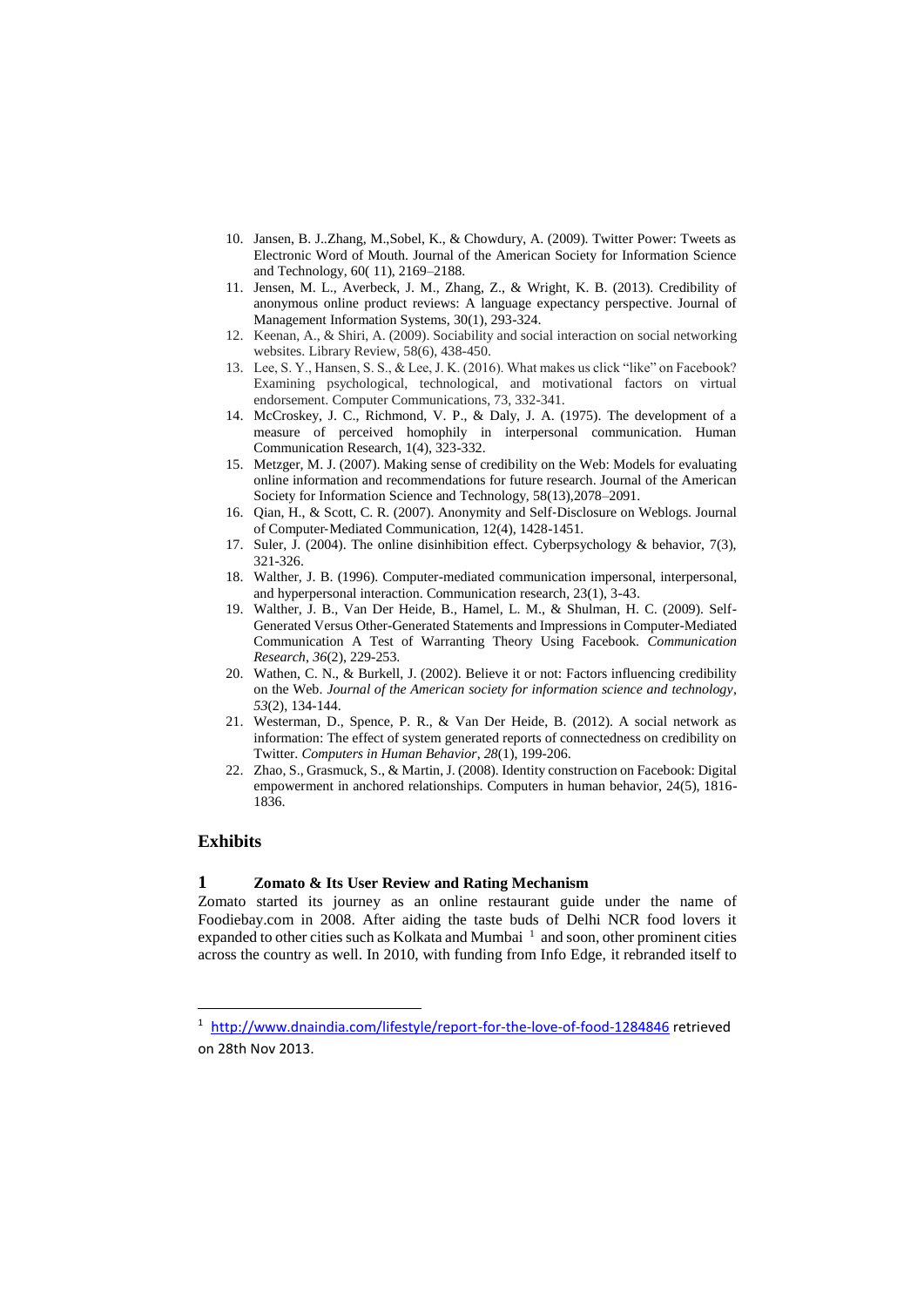Zomato<sup>2</sup> and 2012 saw it launching its first international services.<sup>3</sup> With additional funding from Sequoia Capital it has forayed into many other international markets and is expected to eat into the market share of Yelp.<sup>4</sup> It has the following services; it is a restaurant database and guide which allows a user to search information, allows uers to review restuarants and recently it has started online food ordering service

Restaurants, pubs and clubs detailed on Zomato can be rated by a reviewer on a scale of 1 to 5, where ratings denote the following:

| Rating | 1.5 | $2.0$ 2.5 |                                                                                                      | 4.0 | 4.5 |  |
|--------|-----|-----------|------------------------------------------------------------------------------------------------------|-----|-----|--|
|        |     |           | Significance   Avoid   Very Bad   Blah!   Well   Average   Good enough   Great   Loved it!   Insane! |     |     |  |

A registered user may also leave a review of minimum 50 words. Registered users are categorised as: Foodie; Big Foodie; Super Foodie; Connoisseur. Based on a user's engagement with the site, he/she may get upgraded to the next levels.<sup>5</sup>

## **2 Lemp's Rating on Zomato**

|    |                            | <b>Lemp Brewpub &amp; Kitchen</b>                                                  | <b>POOR</b><br>1.3<br>user rating<br>based on 2975 votes |             |
|----|----------------------------|------------------------------------------------------------------------------------|----------------------------------------------------------|-------------|
|    |                            | +91 9899692000, +91 9971366401                                                     | YOUR RATING                                              | <b>31.0</b> |
|    | 535 user reviews           | Write your review for Lemp Brewpub & Kitchen                                       |                                                          |             |
|    | <b>INFO</b><br><b>MENU</b> | <b>PHOTOS</b><br><b>REVIEWS</b><br><b>MAP</b>                                      | 6õ<br>目                                                  |             |
|    | <b>ADDRESS</b>             | 2nd Floor, Star Mall, Sector 30, Gurgaon                                           | MENU                                                     |             |
|    |                            | All restaurants in Star Mall, South City 1 (1) »                                   |                                                          |             |
|    | NEARBY METRO               | HUDA City Centre Metro Station (2 km)                                              |                                                          |             |
|    |                            | IFFCO Chowk Metro Station (2.3 km)                                                 |                                                          |             |
| ðé | NO HOME<br>DELIVERY        | DINE-IN<br><b>SERVES</b><br>BAR<br><b>AVAILABLE</b><br><b>AVAILABLE</b><br>NON VEG | <b>PHOTOS</b><br>SA                                      |             |
|    |                            |                                                                                    |                                                          |             |
|    | <b>CUISINES</b>            | Mediterranean, Chinese, Italian, North Indian, Pub.                                |                                                          |             |

Source: https://www.zomato.com/ncr/restaurants?q=Lemp retrieved on June 13th2013

<sup>2</sup> [http://www.nextbigwhat.com/foodiebay-rebrands-to-Zomato-297/](http://www.nextbigwhat.com/foodiebay-rebrands-to-zomato-297/) retrieved on 28<sup>th</sup> Nov 2013

<sup>3</sup> [http://www.khaleejtimes.com/kt-article-display-](http://www.khaleejtimes.com/kt-article-display-1.asp?xfile=/data/todayevent/2012/August/todayevent_August29.xml§ion=todayevent)

**.** 

[1.asp?xfile=/data/todayevent/2012/August/todayevent\\_August29.xml&section=todayevent](http://www.khaleejtimes.com/kt-article-display-1.asp?xfile=/data/todayevent/2012/August/todayevent_August29.xml§ion=todayevent) retrieved on 28th Nov 2013

<sup>4</sup> [http://techcrunch.com/2013/11/06/Zomato/](http://techcrunch.com/2013/11/06/zomato/) retrieved on 28th Nov 2013

<sup>5</sup> [http://www.Zomato.com/leaderboard](http://www.zomato.com/leaderboard) retrieved on 28th Nov 2013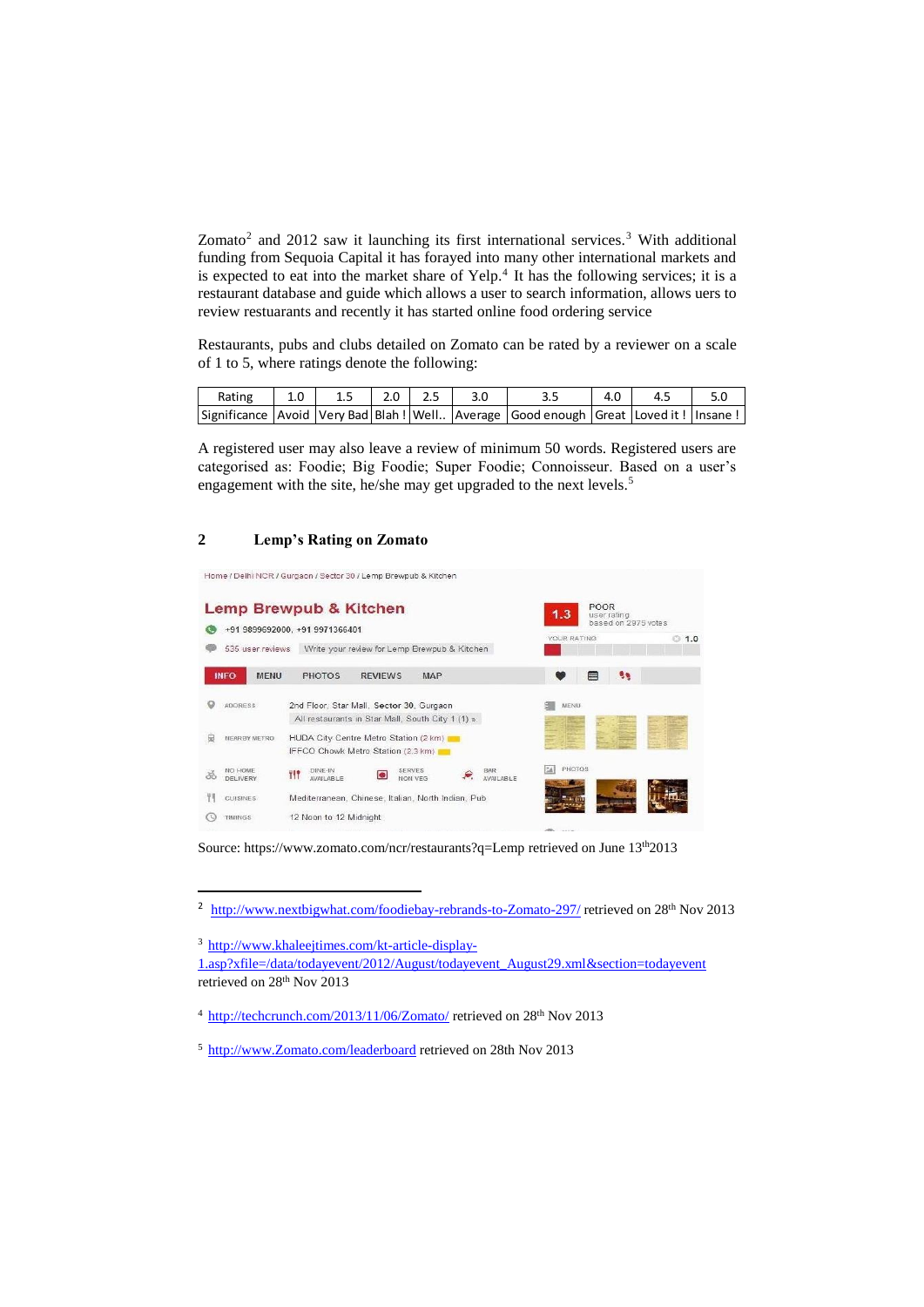|           | The entire incident in detail     | 11/06/11 11:11 PM                                                                                                                                                                                                                                                                                                                                                                                                                                                                                                                                                                                                   |
|-----------|-----------------------------------|---------------------------------------------------------------------------------------------------------------------------------------------------------------------------------------------------------------------------------------------------------------------------------------------------------------------------------------------------------------------------------------------------------------------------------------------------------------------------------------------------------------------------------------------------------------------------------------------------------------------|
| Yesterday |                                   | The entire incident in detail                                                                                                                                                                                                                                                                                                                                                                                                                                                                                                                                                                                       |
| also.     |                                   | For a lot of reasons, we have thought a lot before writing this. It is a very detailed account and we suggest you read<br>It with patience. There is a lot to learn for us customers and a lot to be learnt by the restaurant owners community                                                                                                                                                                                                                                                                                                                                                                      |
|           |                                   | A few of us friends (young, 26-year old, working, well educated, aware, well traveled, well spoken) were searching<br>for a place to go to for Sunday brunch and on Zomato.com we came across a "Hawaiian Sunday Brunch" at Lemp<br>Brewpub, Gurgaon. We decided to try out the Hawaian brunch. As you can see from the image below, the cost is<br>Rs. 999 all inclusive of taxes, and the same was also confirmed to us by the manager, Mr. Robin.                                                                                                                                                                |
|           |                                   | To put it out there, it wasn't the first time we were going to Lemp.                                                                                                                                                                                                                                                                                                                                                                                                                                                                                                                                                |
|           |                                   | Prepare for an uniforgettable Saturday night party at Lemp Brewpub & Kitchen as they bring to you The Dectroverts performing line. The                                                                                                                                                                                                                                                                                                                                                                                                                                                                              |
|           |                                   | tensie DJ duo Nina Shah and Malka Hayden also known as The Electronists are two. Read more                                                                                                                                                                                                                                                                                                                                                                                                                                                                                                                          |
|           | Environment Nightitis             |                                                                                                                                                                                                                                                                                                                                                                                                                                                                                                                                                                                                                     |
|           | 9 JUNE<br>TOMORROW                | <b>Hawaiian Sunday Brunch</b><br>12Noon to 4PM                                                                                                                                                                                                                                                                                                                                                                                                                                                                                                                                                                      |
|           |                                   | Alehal Come for a cine of it's kind Hawalian party and incluga in a sumptuous Hawalian Bunday Bruneh. This exotic Bunday Brunch is a<br>Howaken themed, brunch which is a not be a missed event at Lemp Browpub & Hitchen, Luau Boast) offerings include; unlimited food and<br>drivins, fabulous sea food and other non-veg, slahes, great veg, delicacies, Thi bar serving exotic cocinalis and mocktalls, live music &<br>dancing, traditional Hawaiian antitiance and a special separate kids zone as well. There are games and prices to be wen for best crossed.<br>[Hawaiian ittyle], best dancers and more. |
|           | Price: Rs. 999 A1                 |                                                                                                                                                                                                                                                                                                                                                                                                                                                                                                                                                                                                                     |
|           | Sunday Branch                     |                                                                                                                                                                                                                                                                                                                                                                                                                                                                                                                                                                                                                     |
|           |                                   |                                                                                                                                                                                                                                                                                                                                                                                                                                                                                                                                                                                                                     |
|           |                                   | [http://4.bp.blogspot.com/-layOs4CF2t0/LibWhitwPXAI/AAAAAAAAAAMDjrwUq2QRX/s1600/IMG-20130608-                                                                                                                                                                                                                                                                                                                                                                                                                                                                                                                       |
|           |                                   | WA0001 Jpg3<br>The Zometo screenshot of the "Hawelien Sunday Brunch" at Lemp Brewpub                                                                                                                                                                                                                                                                                                                                                                                                                                                                                                                                |
|           |                                   |                                                                                                                                                                                                                                                                                                                                                                                                                                                                                                                                                                                                                     |
|           | can read the promises:            | From the above image (http://www.zomato.com/nor/lemp-brewpub-and-kitchen-sector-30-gurgaon/events#tabtop) you                                                                                                                                                                                                                                                                                                                                                                                                                                                                                                       |
|           | Hawaiian food - NONE to be found. |                                                                                                                                                                                                                                                                                                                                                                                                                                                                                                                                                                                                                     |
|           |                                   | Tiki bar serving exotic cocktails - there was no such bar.                                                                                                                                                                                                                                                                                                                                                                                                                                                                                                                                                          |
|           |                                   | Live music and dancing - There was no music playing at all. After we asked they switched on the speakers and                                                                                                                                                                                                                                                                                                                                                                                                                                                                                                        |

s and regular music played in the background. For the dancing, there were never any plans for dancers. On a serious note<br>we were told by the manager, Robin, that oustomers were the ones supposed to dance.

| http://lempexperience.blogspot.in/2011/06/the-entire-incident-in-detail.html |  |
|------------------------------------------------------------------------------|--|
|                                                                              |  |

Page 1 of 18

Source[: http://lempexperience.blogpost.in/2013/06/the-entire-incident-in-detail.html retrieved](http://lempexperience.blogpost.in/2013/06/the-entire-incident-in-detail.html%20retrieved%2012th%20June%202013)  [12th June 2013](http://lempexperience.blogpost.in/2013/06/the-entire-incident-in-detail.html%20retrieved%2012th%20June%202013)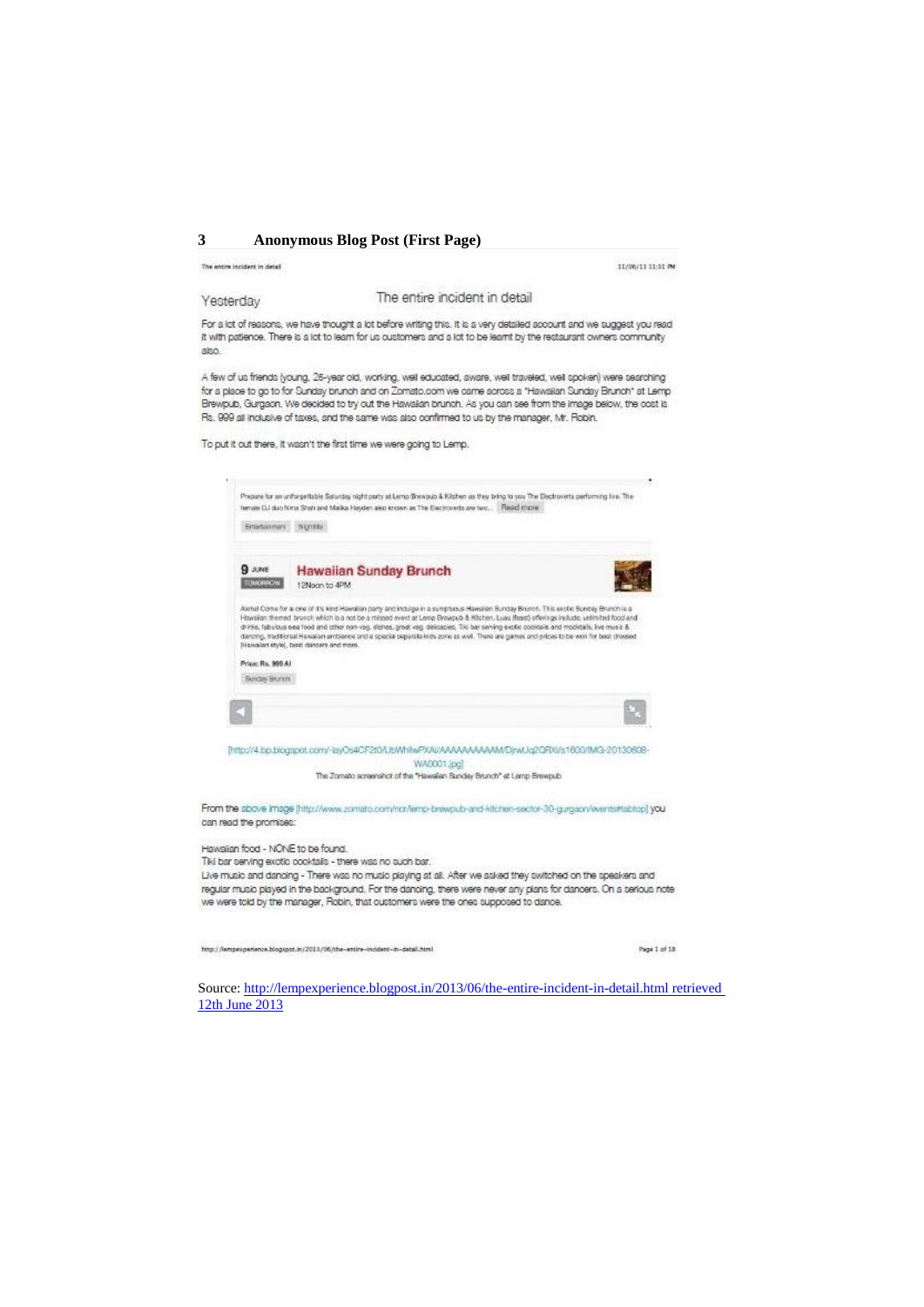#### **4 Immediate Social Media Reactions**



Source (Left to Right): [www.facebook.com](http://www.facebook.com/) retrieved 13<sup>th</sup> June 2013; <https://twitter.com/search?q=lemp&src=typd> retrieved 13<sup>th</sup> June 2013.



Source:<https://twitter.com/> retrieved 11<sup>th</sup> June 2013